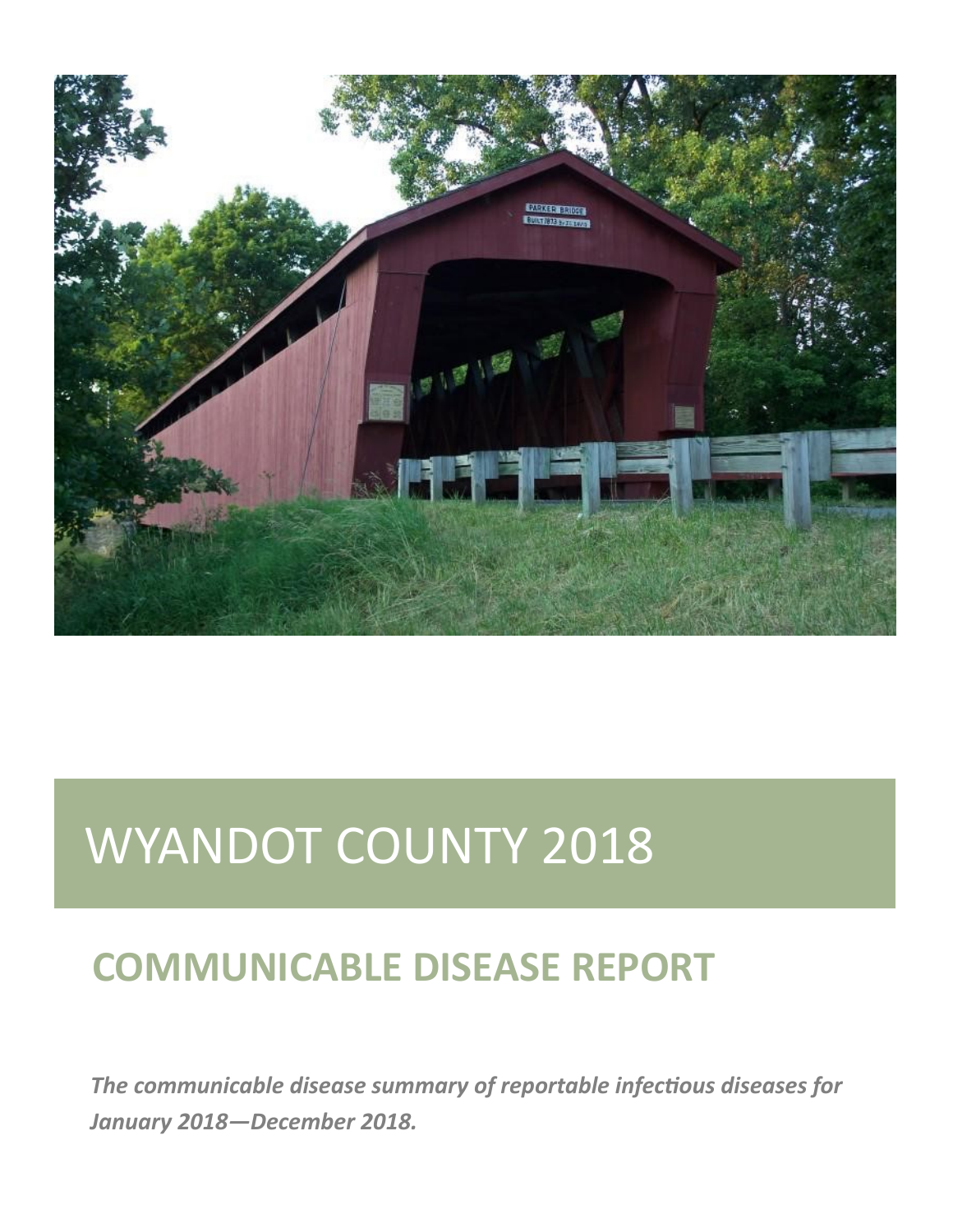# **TABLE OF CONTENTS**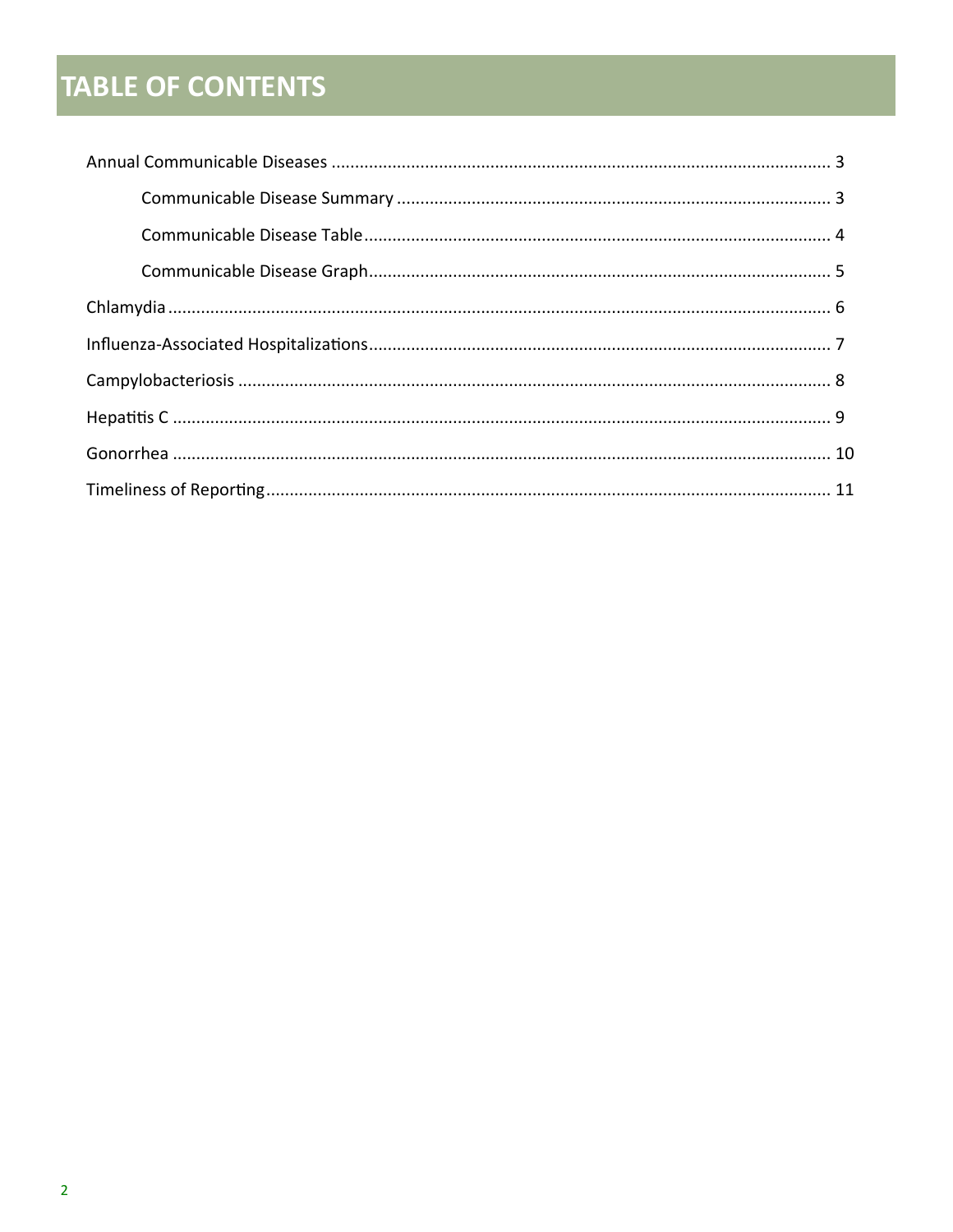### **ANNUAL COMMUNICABLE DISEASES**

Wyandot County saw an 8.28% decrease in communicable disease cases from 2017 to 2018 (157 cases and 144 cases, respectively). **Figure 1.**  shows the number of communicable disease cases occurring annually for the last five years.



#### **Communicable Disease Highlights**

Numerous infectious diseases were reported during 2018; however, the most frequently reported illnesses were chlamydia (53 cases), influenza-associated hospitalizations (26), campylobacteriosis (17 cases) Hepatitis C (17 cases), and gonorrhea (8 cases). All of these diseases were also in the top five diseases reported in 2017 and chlamydia, campylobacteriosis, influenza-associated hospitalizations, and Hepatitis C were also in the top five diseases reported during 2015 and 2016.

**Table 1.** on Page 4 illustrates all of the diseases reported in the community and the number of cases for each of these illnesses. The remainder of this document provides epidemiological data on each of these illnesses as well as brief demographic information on the cases and disease trends over the past five years.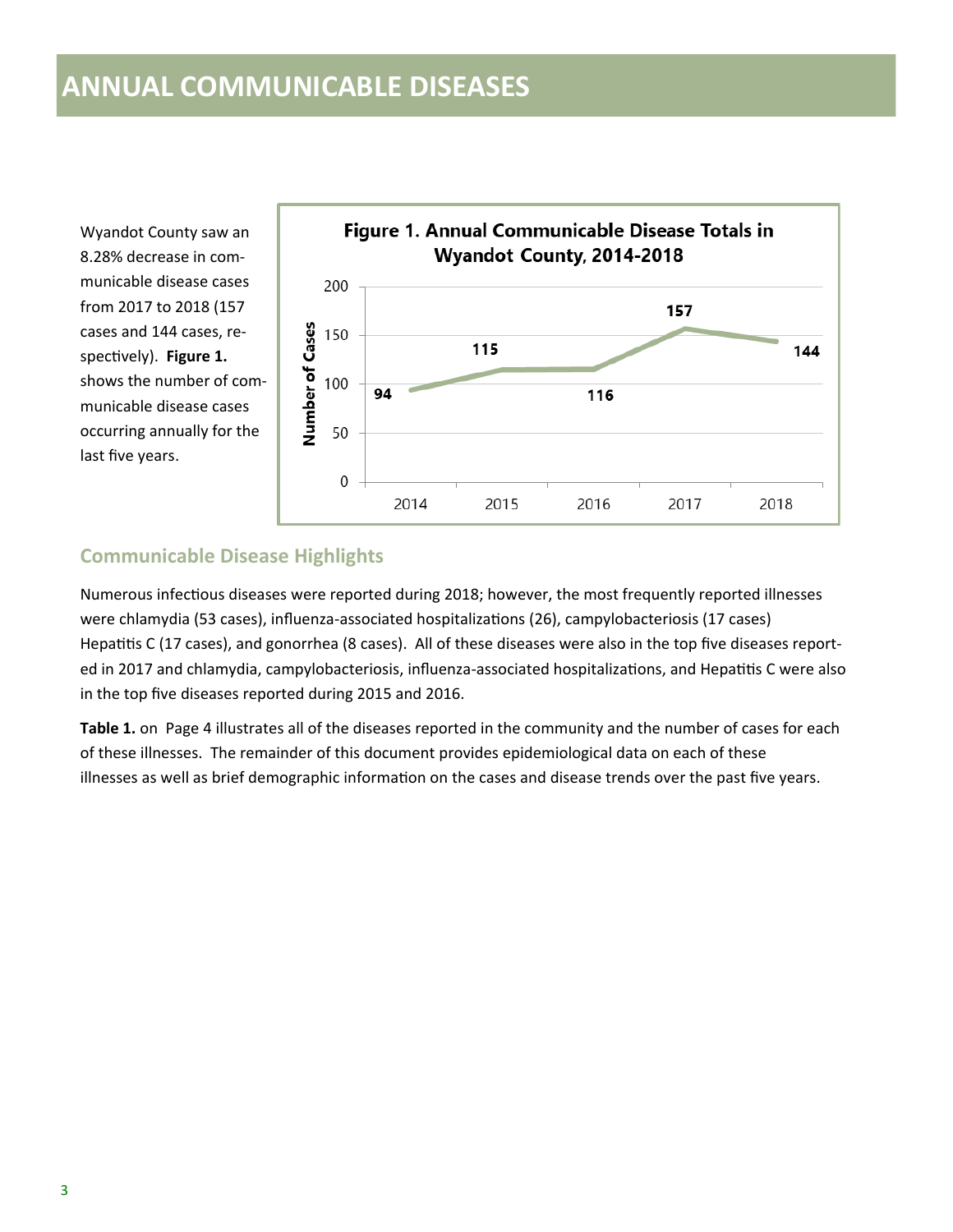# **ANNUAL COMMUNICABLE DISEASES**

| <b>Class B Reportable Diseases</b>             |                |  |  |
|------------------------------------------------|----------------|--|--|
| Campylobacteriosis                             | 17             |  |  |
| Chlamydia                                      | 53             |  |  |
| Giardiasis                                     | 3              |  |  |
| Gonorrhea                                      | 8              |  |  |
| <b>Hepatitis A</b>                             | 3              |  |  |
| Hepatitis B - Perinatal Infection              | $\mathbf{1}$   |  |  |
| <b>Hepatitis B</b>                             | 4              |  |  |
| <b>Hepatitis C</b>                             | 17             |  |  |
| Influenza-associated hospitalization           | 26             |  |  |
| Legionnaires' Disease                          | $\mathbf{1}$   |  |  |
| Salmonella                                     | 6              |  |  |
| Streptococcus pneumoniae                       | 3              |  |  |
| Varicella                                      | 1              |  |  |
| West Nile virus disease                        | $\mathbf{1}$   |  |  |
| Total:                                         | 144            |  |  |
| <b>Class C Reportable Diseases - Outbreaks</b> |                |  |  |
| <b>Hand Foot and Mouth Disease</b>             | $\mathbf{1}$   |  |  |
| <b>Unknown Gastrointestinal Illness</b>        | $\overline{2}$ |  |  |
| Total:                                         | 3              |  |  |

#### **Table 1. Communicable Diseases Reported in Wyandot County, 2018**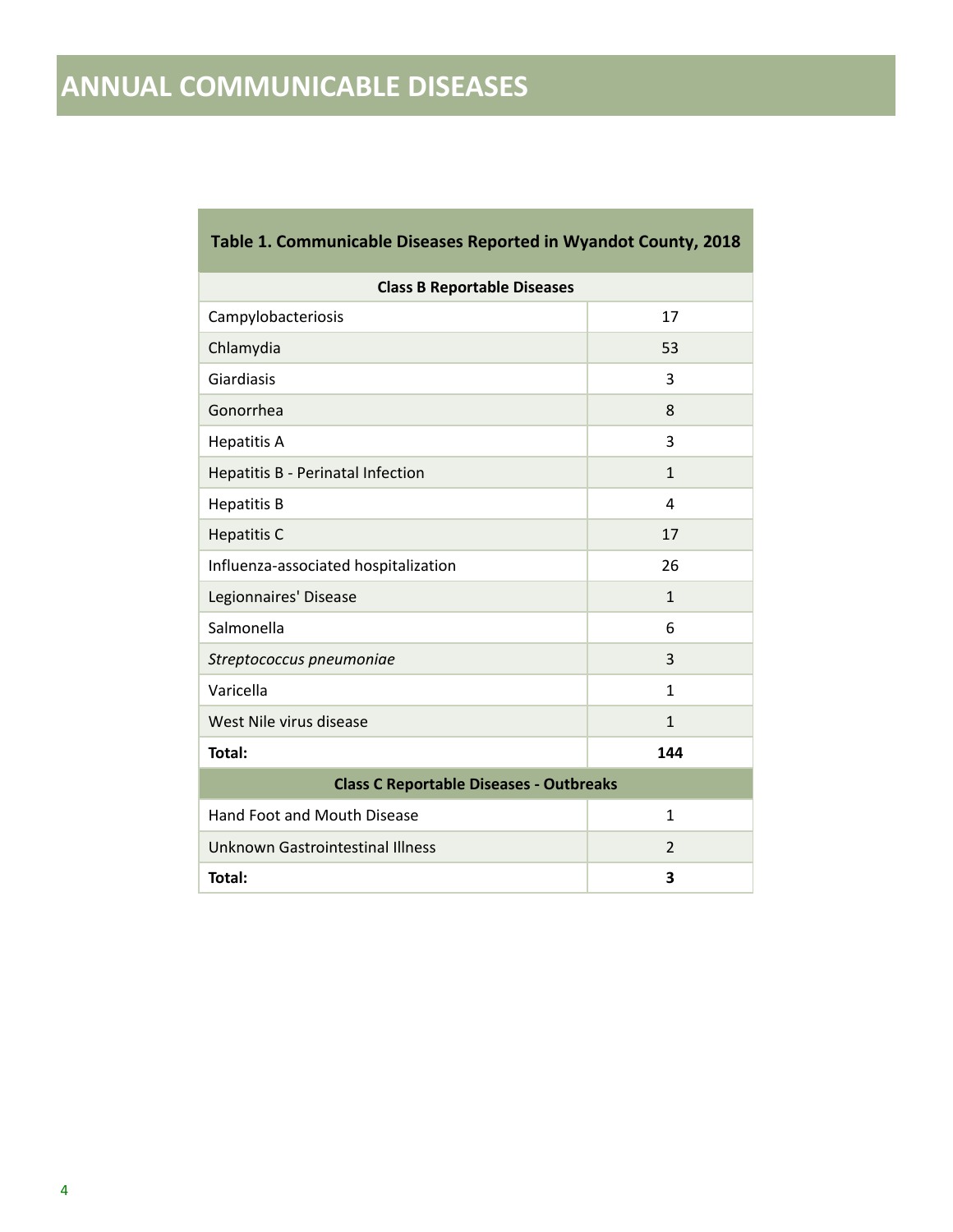

#### Notes:

- Case counts include confirmed, probable, and suspect disease classifications
- Sexually transmitted infections include chlamydia and gonorrhea
- Enteric illnesses include campylobacteriosis, giardia, and salmonella
- Vaccine preventable illnesses include Hepatitis A, Hepatitis B, influenza-associated hospitalizations, *Streptococcus*
- *pneumoniae,* and varicella
- Bloodborne pathogens include Hepatitis C
- Vectorborne illnesses include West Nile virus disease
- Other illnesses include Legionnaires' disease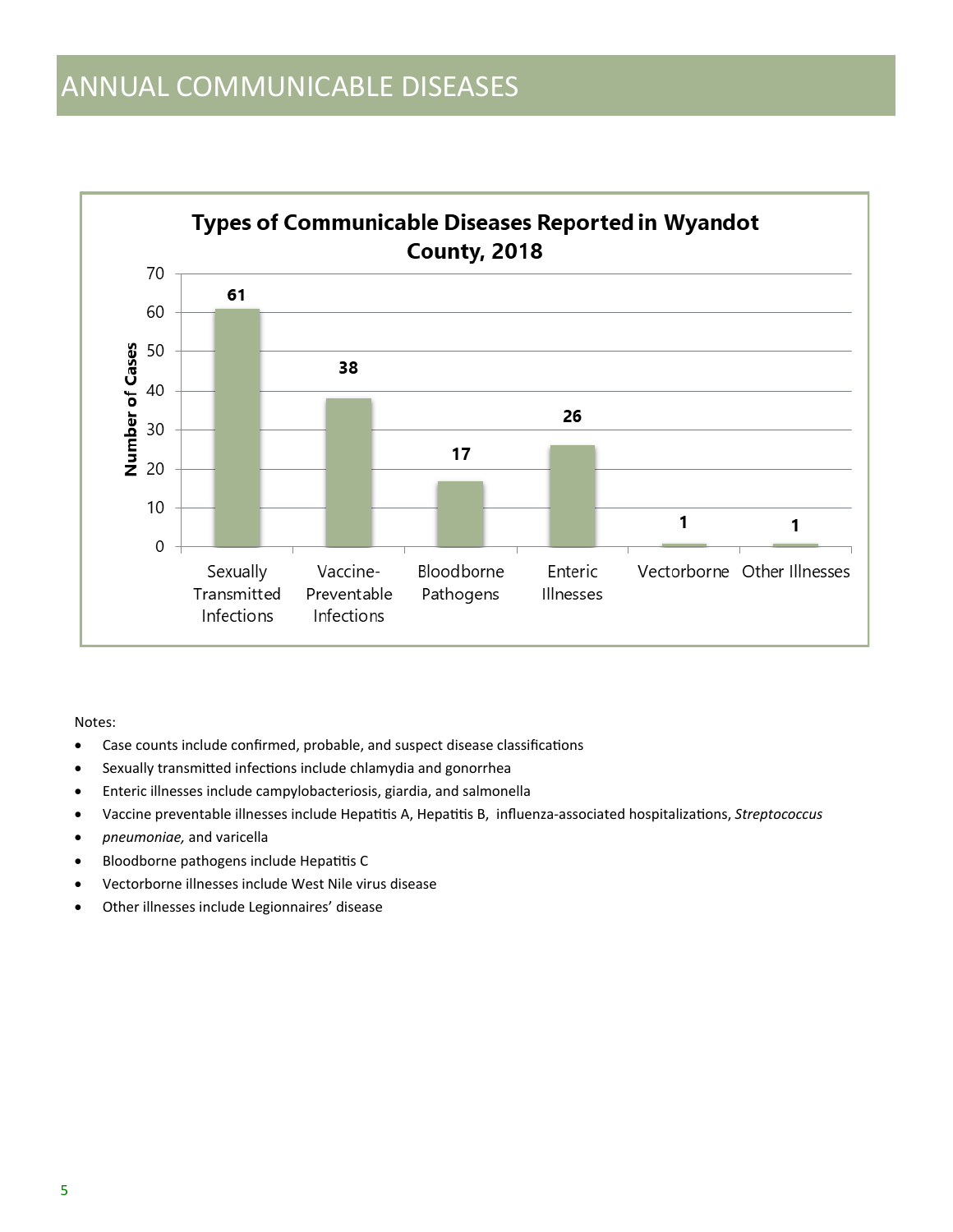## **CHLAMYDIA**

#### **DEMOGRAPHICS** Chlamydia Cases by Month in Wyandot County, 2018 9 **Number of Cases:** 53 8 8 8  $\overline{\mathbf{z}}$ **Average Age:** 20.8 years Number of Cases<br> $\sim$   $\sim$   $\sim$   $\sim$   $\sim$   $\sim$   $\sim$ **Median Age:** 20.0 years  $\overline{\mathbf{4}}$  $\overline{\mathbf{4}}$ Age Range: 16-49 years 3 **Female:** 71.7%  $\overline{2}$  $\overline{c}$ **Male:** 28.3%  $\mathbf{1}$  $\mathbf 0$ **Change from 2017:** -7.0% Jan Feb Mar Apr May Jun Jul Aug Sep Oct Nov Dec **EPIDEMIOLOGY**

6

4

4

| <b>Infectious Agent:</b>     | Chlamydia trachomatis bacteria                                                                                                                                 |
|------------------------------|----------------------------------------------------------------------------------------------------------------------------------------------------------------|
| <b>Case Definition:</b>      | Isolation of <i>Chlamydia trachomatis</i> from a clinical specimen                                                                                             |
| Symptoms:                    | Men may suffer from painful urination, urinary frequency, and penile discharge;<br>while women may experience vaginal discharge                                |
| Source:                      | <b>Humans</b>                                                                                                                                                  |
| <b>Mode of Transmission:</b> | Sexually transmitted                                                                                                                                           |
| <b>Incubation Period:</b>    | $7-21$ days                                                                                                                                                    |
| <b>Prevention:</b>           | Abstinence, condom use, and identification and treatment of sexual contacts of<br>those proven to be or suspected of being infected with Chlamydia trachomatis |

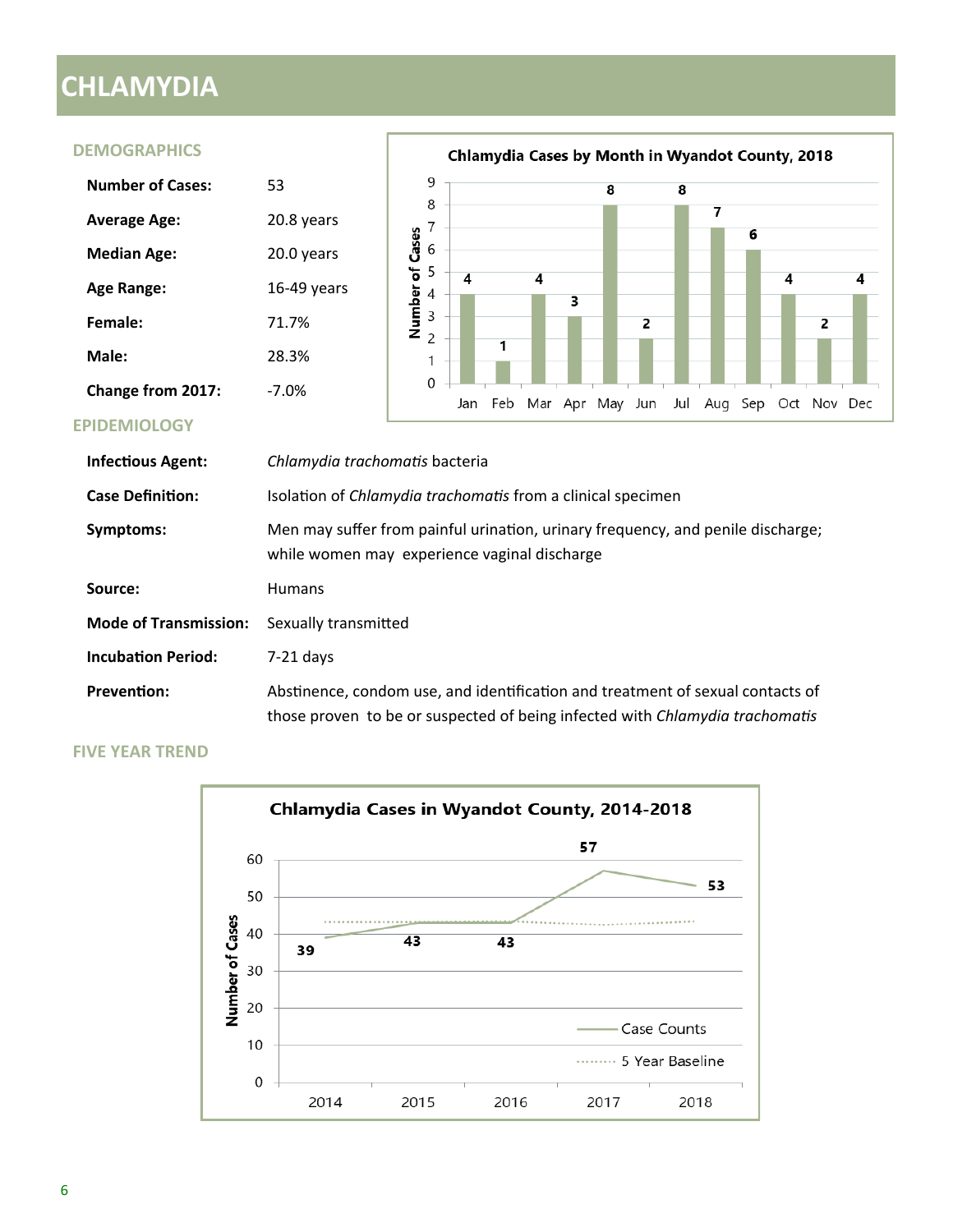# **INFLUENZA-ASSOCIATED HOSPITALIZATIONS**

#### **DEMOGRAPHICS**

| <b>Number of Cases:</b> | 26            |
|-------------------------|---------------|
| <b>Average Age:</b>     | 65.9 years    |
| <b>Median Age:</b>      | 66.5 years    |
| <b>Age Range:</b>       | $15-95$ years |
| Female:                 | 53.8%         |
| Male:                   | 46.2%         |
| Change from 2017:       | -3.7%         |



 $\mathbf 0$ 

 $\pmb{0}$ 

 $\pmb{0}$ 

 $\mathbf 0$ 

Jul Aug Sep Oct Nov Dec

0

1

1

#### **EPIDEMIOLOGY**

| <b>Infectious Agent:</b>     | Two main types of Influenza virus: Influenza A and Influenza B; both types include<br>different strains that tend to change from year to year |
|------------------------------|-----------------------------------------------------------------------------------------------------------------------------------------------|
| <b>Case Definition:</b>      | An illness compatible with influenza virus infection that results in hospitalization                                                          |
| Symptoms:                    | Fever, body aches, headache, malaise, nonproductive cough, sore throat, and<br>runny nose                                                     |
| Source:                      | <b>Humans</b>                                                                                                                                 |
| <b>Mode of Transmission:</b> | Direct person-to-person contact through droplet spread or via articles recently<br>contaminated with nasopharyngeal secretions.               |
| <b>Incubation Period:</b>    | $1-4$ days                                                                                                                                    |
| <b>Prevention:</b>           | The best prevention is annual vaccination; washing hands after sneezing,<br>coughing or using a tissue; cough into sleeve and not into hands  |

 $\overline{2}$ 

 $\mathbf 0$ 

Jan

 $\mathbf{1}$ 

1

Feb Mar Apr May Jun

 $\mathbf 1$ 

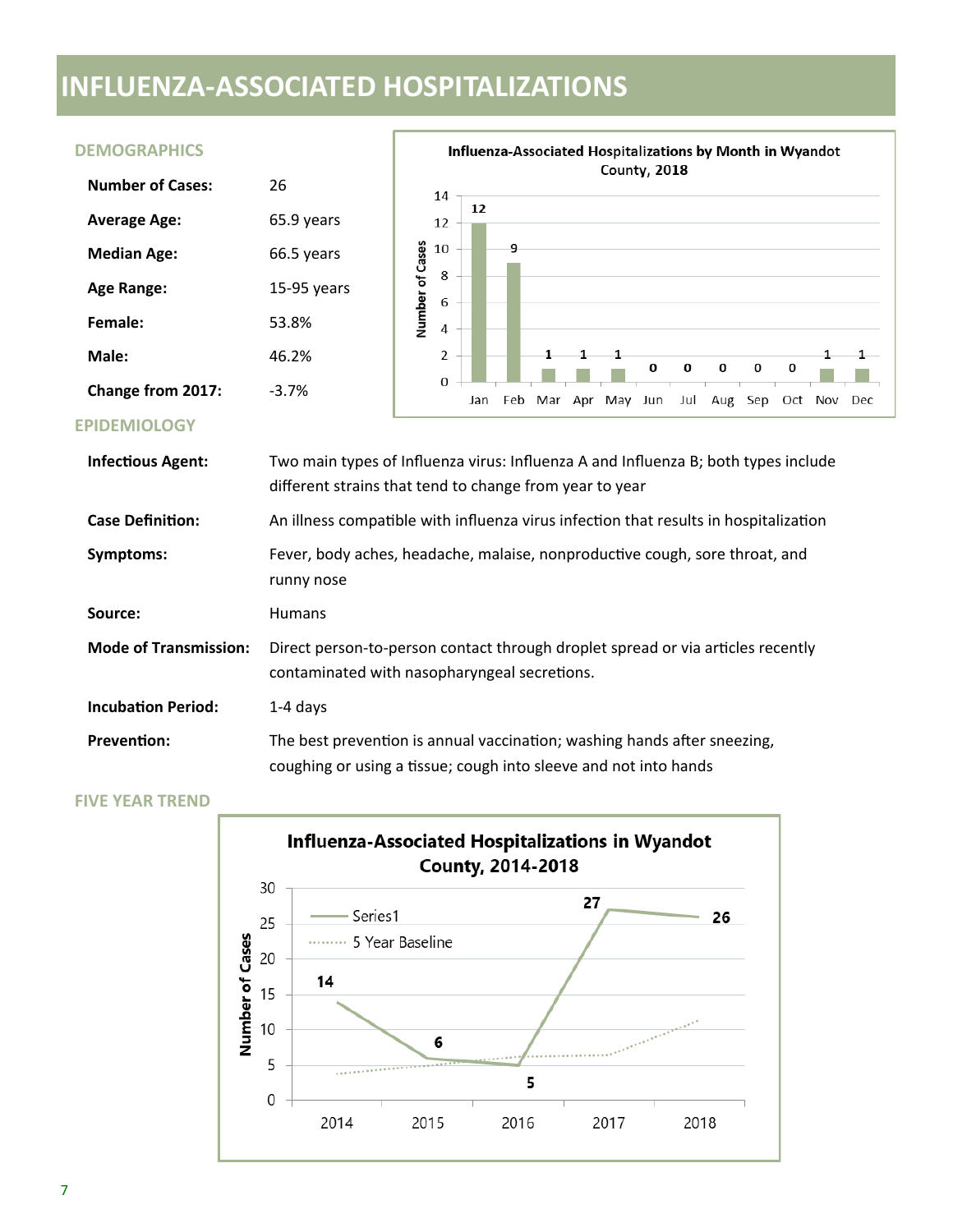# **CAMPYLOBACTERIOSIS**

#### **DEMOGRAPHICS**

| Number of Cases:         | 17         |  |  |
|--------------------------|------------|--|--|
| <b>Average Age:</b>      | 44.5 years |  |  |
| <b>Median Age:</b>       | 43 years   |  |  |
| <b>Age Range:</b>        | 1-82 years |  |  |
| Female:                  | 64.7%      |  |  |
| Male:                    | 35.3%      |  |  |
| <b>Change from 2017:</b> | -48.5%     |  |  |



#### **EPIDEMIOLOGY**

| <b>Infectious Agent:</b>     | Campylobacter organisms, most commonly Campylobacter jejuni                                                                                                                                                                                                  |
|------------------------------|--------------------------------------------------------------------------------------------------------------------------------------------------------------------------------------------------------------------------------------------------------------|
| <b>Case Definition:</b>      | Isolation or detection of Campylobacter species with or without diarrhea                                                                                                                                                                                     |
| Symptoms:                    | Diarrhea (frequently bloody), abdominal cramps, malaise, fever, headache,<br>nausea, and vomiting                                                                                                                                                            |
| Source:                      | Poultry, cattle, puppies, kittens, swine, sheep rodents, and birds                                                                                                                                                                                           |
| <b>Mode of Transmission:</b> | Fecal-orally through undercooked meat, contaminated food or raw milk, or direct<br>contact with infected pets, livestock or infants.                                                                                                                         |
| <b>Incubation Period:</b>    | $1-10$ days                                                                                                                                                                                                                                                  |
| <b>Prevention:</b>           | Cook meats thoroughly, avoid cross-contamination of foods with raw meat juices,<br>avoid unpasteurized milk and untreated water, and washing hands after contact<br>with animals, bowel movements, changing diapers, and before eating or preparing<br>food. |

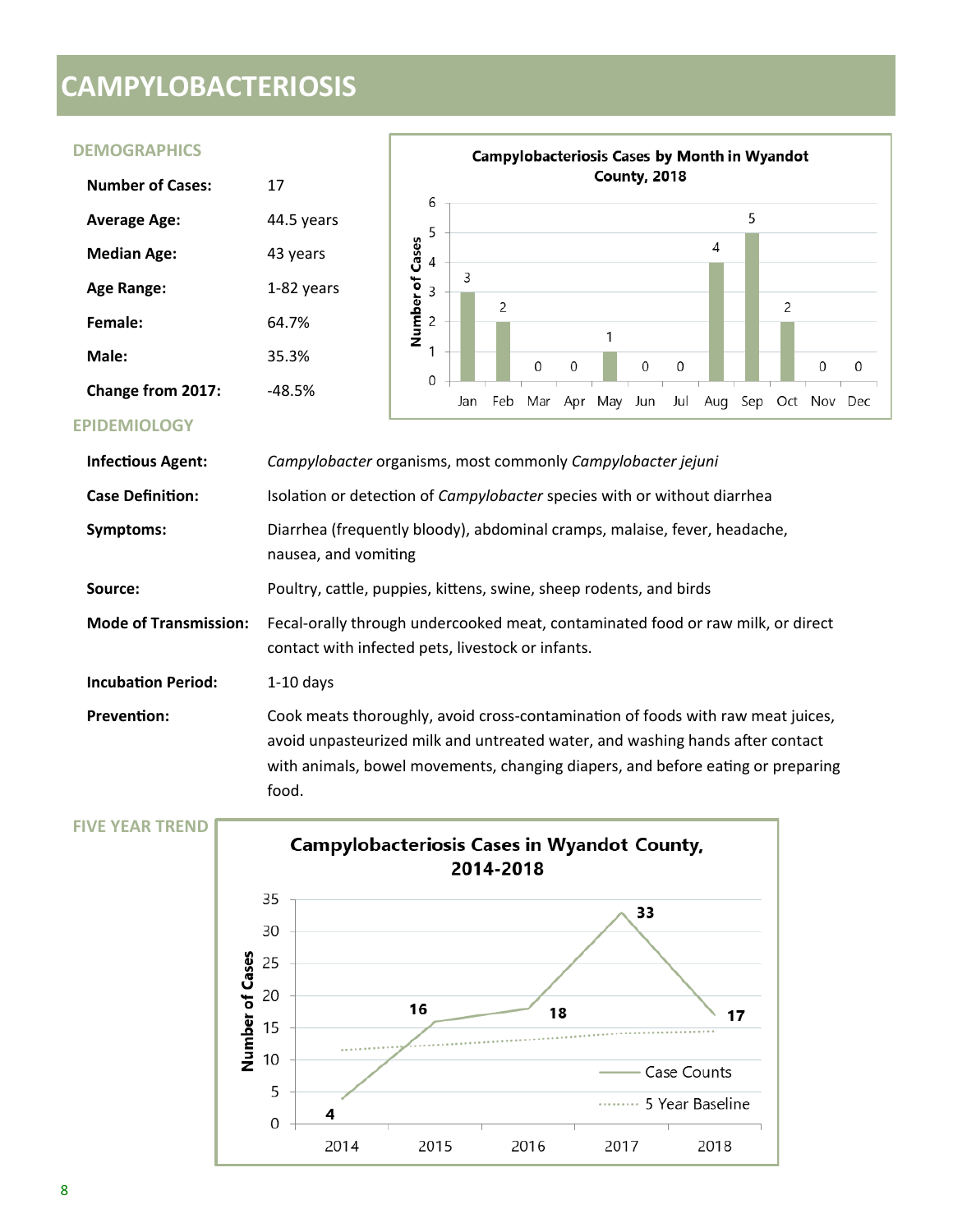# **HEPATITIS C**

#### **DEMOGRAPHICS**

| <b>Number of Cases:</b>  | 17          |
|--------------------------|-------------|
| <b>Average Age:</b>      | 40.1 years  |
| <b>Median Age:</b>       | 32.0 years  |
| Age Range:               | 21-68 years |
| Female:                  | 52.9%       |
| Male:                    | 47.1%       |
| <b>Change from 2017:</b> | 13.3%       |



#### **EPIDEMIOLOGY**

| <b>Infectious Agent:</b>     | Hepatitis C virus                                                                                                                                                                                                                                                                      |
|------------------------------|----------------------------------------------------------------------------------------------------------------------------------------------------------------------------------------------------------------------------------------------------------------------------------------|
| <b>Case Definition:</b>      | A positive test for Hepatitis C virus antibodies or detection of the Hepatitis C<br>virus                                                                                                                                                                                              |
| Symptoms:                    | Those infected may be asymptomatic; however, some may experience nausea,<br>vomiting, abdominal pain, loss of appetite, dark urine, and/or jaundice                                                                                                                                    |
| Source:                      | Human blood                                                                                                                                                                                                                                                                            |
| <b>Mode of Transmission:</b> | Injection drug use through the sharing of needles and other drug paraphernalia<br>contaminated with infected blood; non-professional tattooing or in-home<br>tattooing through shared needles or contaminated equipment; sexual<br>transmission inefficiently spreads the virus (rare) |
| <b>Incubation Period:</b>    | 2 weeks - 6 months                                                                                                                                                                                                                                                                     |
| <b>Prevention:</b>           | No vaccine is available                                                                                                                                                                                                                                                                |

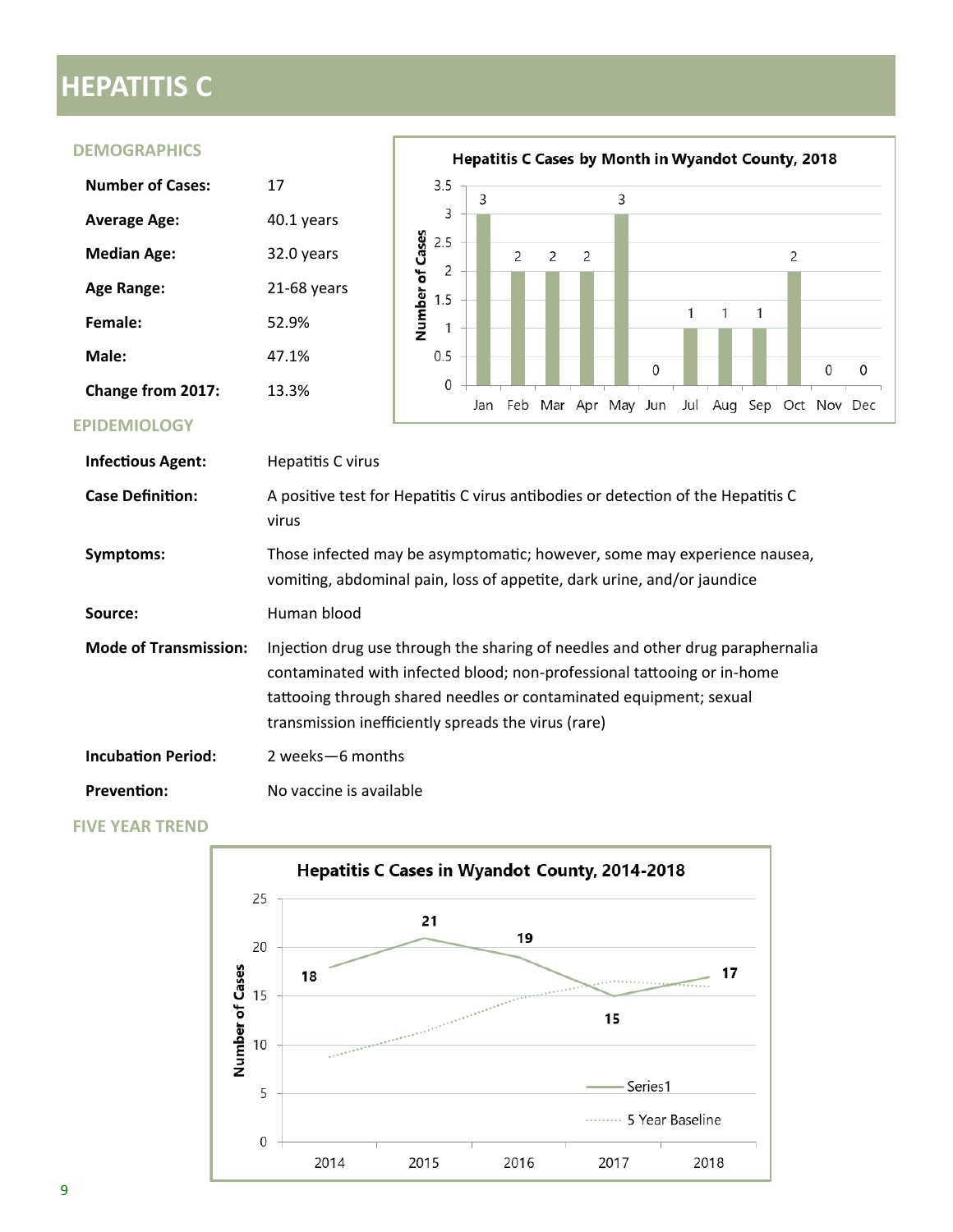# **GONORRHEA**

**DEMOGRAPHICS**

#### Gonorrhea Cases by Month in Wyandot County, 2018  $\overline{3}$ **Number of Cases:** 8 **Average Age:** 26.5 years Number of Cases  $\overline{2}$  $\overline{2}$  $\overline{c}$ **Median Age:** 21.0 years **Age Range:** 15-58 years  $\mathbf{1}$ 1  $\mathbf{1}$ 1  $\overline{1}$ **Female:** 62.5% **Male:** 37.5% 0 0 0 0 0  $\pmb{0}$  $\boldsymbol{0}$ **Change from 2017:** 60.0% Jan Feb Mar Apr May Jun Jul Aug Sep Oct Nov Dec

#### **EPIDEMIOLOGY**

| <b>Infectious Agent:</b>     | Neisseria gonorrhoeae bacteria                                                                                                                                                    |
|------------------------------|-----------------------------------------------------------------------------------------------------------------------------------------------------------------------------------|
| <b>Case Definition:</b>      | Isolation of Neisseria gonorrhoeae from a clinical specimen                                                                                                                       |
| Symptoms:                    | Men suffer from painful, frequent urination, and penile discharge; women may<br>experience vaginal discharge, painful urination, and vaginal bleeding between<br>menstrual cycles |
| Source:                      | <b>Humans</b>                                                                                                                                                                     |
| <b>Mode of Transmission:</b> | Sexually transmitted                                                                                                                                                              |
| <b>Incubation Period:</b>    | 3-8 days                                                                                                                                                                          |
| <b>Prevention:</b>           | Abstinence, condom use, and identification and treatment of sexual contacts of<br>those proven to be or suspected of being infected with Neisseria gonorrhoeae                    |

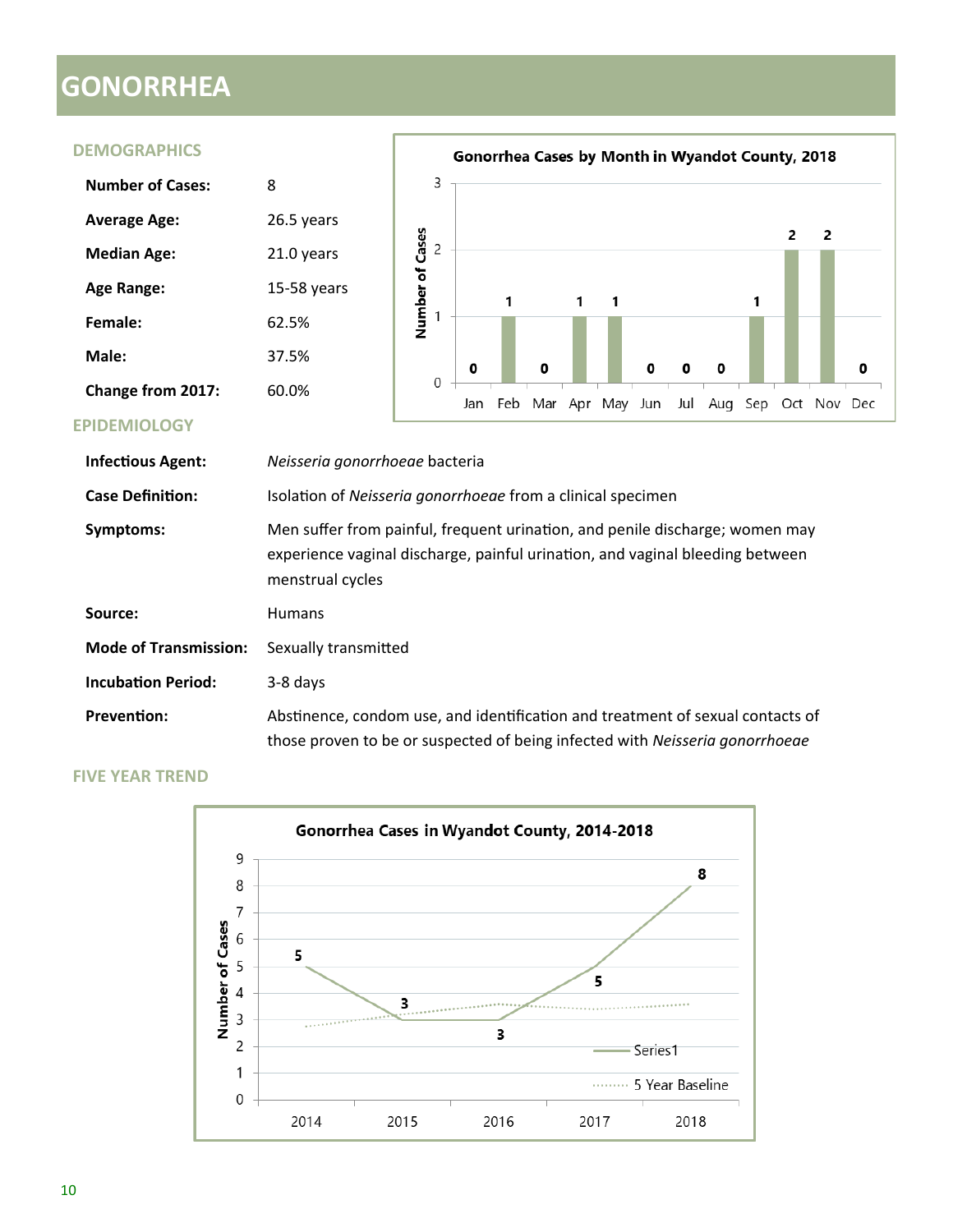## TIMELINESS OF REPORTING

Timely reporting of infectious diseases is important in identifying potential outbreaks and in reducing disease burden. Public health relies on health care providers and laboratories for identification and prompt reporting of these infectious diseases. Timeliness requirements for each reportable disease is dependent of the infectious nature and severity of the disease.

Reporting lag is defined as the difference between the date the case was reported to the local health department and the date of diagnosis. For Class A diseases, median and mean lag time values should be less than 1 since these illnesses are required to be reported to the health department immediately, and for Class B and C diseases, mean and median lag time values should be less than 2 since these illness should be reported to the health department by the end of the next business day.

Table 2 illustrates the lag time for select reportable diseases reported in Wyandot County during 2018.

| Table 2. Reporting Lag Time for Selected Reportable Diseases in Wyandot County, 2017 |                              |              |                         |                |
|--------------------------------------------------------------------------------------|------------------------------|--------------|-------------------------|----------------|
| <b>Reportable Disease</b>                                                            | <b>Reporting Requirement</b> | Cases<br>(N) | <b>Median</b><br>(Days) | Mean<br>(Days) |
| Campylobacteriosis                                                                   | By end of next business day  | 17           | 3                       | 4.2            |
| Cryptosporidiosis                                                                    | By end of next business day  | 0            | N/A                     | N/A            |
| E. coli 0157:H7                                                                      | By end of next business day  | 0            | N/A                     | N/A            |
| Giardia                                                                              | By end of next business day  | 3            | $\mathbf{1}$            | 2              |
| Influenza-Associated<br>Hospitalization                                              | By end of next business day  | 26           | $\overline{2}$          | 2.4            |
| Legionnaires' Disease                                                                | By end of next business day  | $\mathbf{1}$ | 12                      | 12             |
| Pertussis                                                                            | By end of next business day  | $\Omega$     | N/A                     | N/A            |
| Salmonella                                                                           | By end of next business day  | 6            | $\mathbf{1}$            | $\mathbf{1}$   |
| Shigella                                                                             | By end of next business day  | $\Omega$     | N/A                     | N/A            |
| Notes:                                                                               |                              |              |                         |                |

Reporting lag time is the difference between the date the case was reported to the local health department and the case's date of diagnosis

Date of diagnosis defaulted to lab specimen collection date or illness onset date if blank